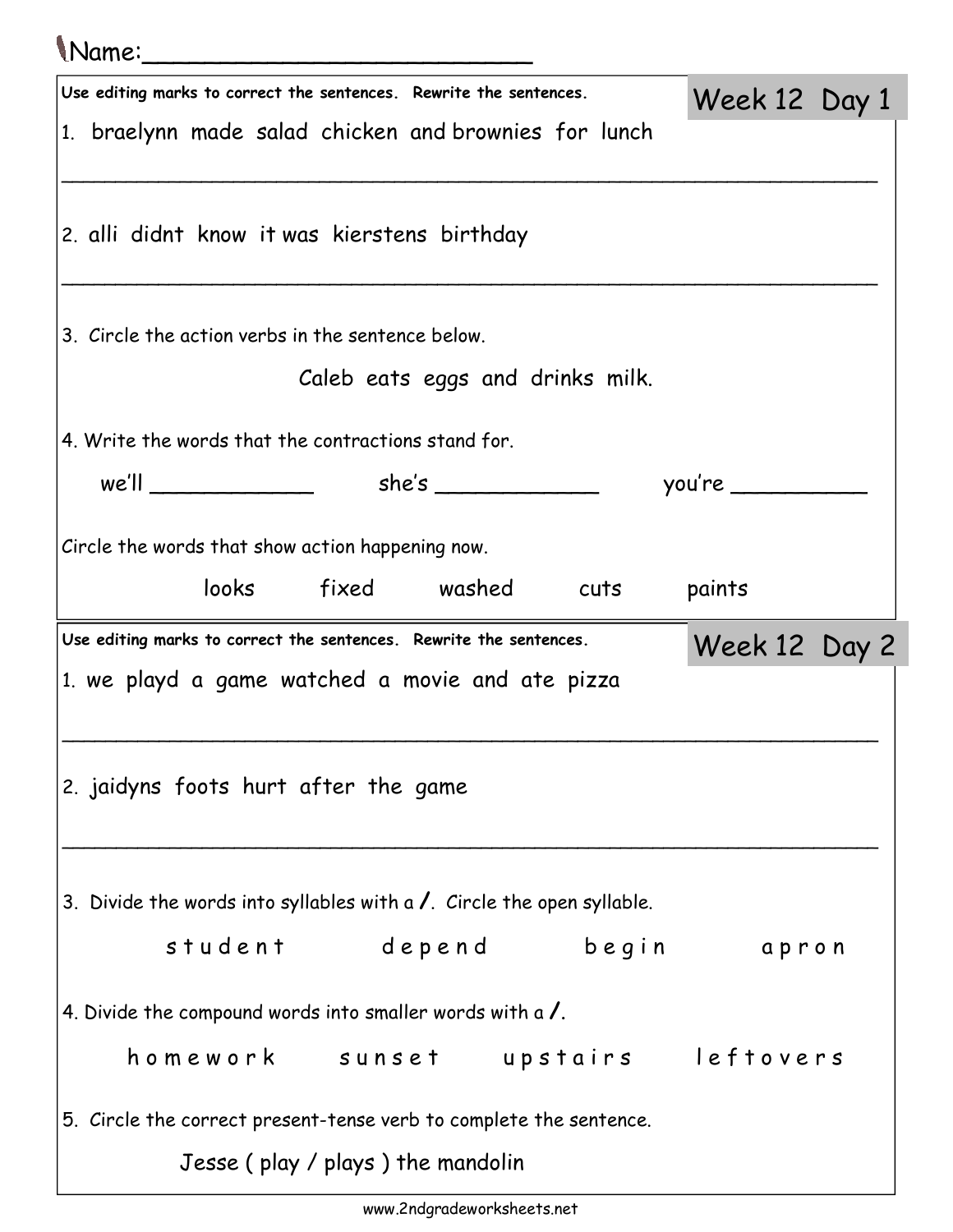## Name:\_\_\_\_\_\_\_\_\_\_\_\_\_\_\_\_\_\_\_\_\_\_\_\_\_ Use editing marks to correct the sentences. Rewrite the sentences. 1. we saw stars the moon and planets last night \_\_\_\_\_\_\_\_\_\_\_\_\_\_\_\_\_\_\_\_\_\_\_\_\_\_\_\_\_\_\_\_\_\_\_\_\_\_\_\_\_\_\_\_\_\_\_\_\_\_\_\_\_\_\_\_\_\_\_\_\_\_\_\_\_\_\_\_\_\_\_\_\_\_\_\_ 2. maya pickt up sea shells at the beach \_\_\_\_\_\_\_\_\_\_\_\_\_\_\_\_\_\_\_\_\_\_\_\_\_\_\_\_\_\_\_\_\_\_\_\_\_\_\_\_\_\_\_\_\_\_\_\_\_\_\_\_\_\_\_\_\_\_\_\_\_\_\_\_\_\_\_\_\_\_\_\_\_\_\_\_ 3. Combine the sentences below to make one sentence. Write the new sentence. Allison likes to draw. Erika likes to draw. \_\_\_\_\_\_\_\_\_\_\_\_\_\_\_\_\_\_\_\_\_\_\_\_\_\_\_\_\_\_\_\_\_\_\_\_\_\_\_\_\_\_\_\_\_\_\_\_\_\_\_\_\_\_\_\_\_\_\_\_ 4. Write the words that the contractions stand for.

 $I'm$  you'll we're z

5. Write open to show it happened in the past.

Use editing marks to correct the sentences. Rewrite the sentences.

1. jada washt the dishs and foldid the towel

2. what happend to my desk? asked josie

 $\overline{\phantom{a}}$  , which is a substitution of the state of the state of the state of the state of the state of the state of the state of the state of the state of the state of the state of the state of the state of the state o

3. Divide the words into syllables with  $a$  /. Circle the open syllable.

open behind flavor hero even

Week 12 Day 3

Week 12 Day 4

4. Write a compound word that describes what you might leave in the sand when you walk.

\_\_\_\_\_\_\_\_\_\_\_\_\_\_\_\_\_\_\_\_\_\_\_\_\_\_\_\_\_\_\_\_\_\_\_\_\_\_\_\_\_\_\_\_\_\_\_\_\_\_\_\_\_\_\_\_\_\_\_\_\_\_\_\_\_\_\_\_\_\_\_\_\_\_\_\_

\_\_\_\_\_\_\_\_\_\_\_\_\_\_\_\_\_\_\_\_\_\_\_\_\_\_\_\_\_\_\_\_\_\_\_\_\_\_\_\_\_\_\_\_\_\_\_\_\_\_\_\_\_\_\_\_\_\_\_\_\_\_\_\_\_\_\_\_\_\_\_\_\_\_\_\_

5. Circle the correct present-tense verb to complete the sentence.

The boys ( chase / chases ) the girls at recess